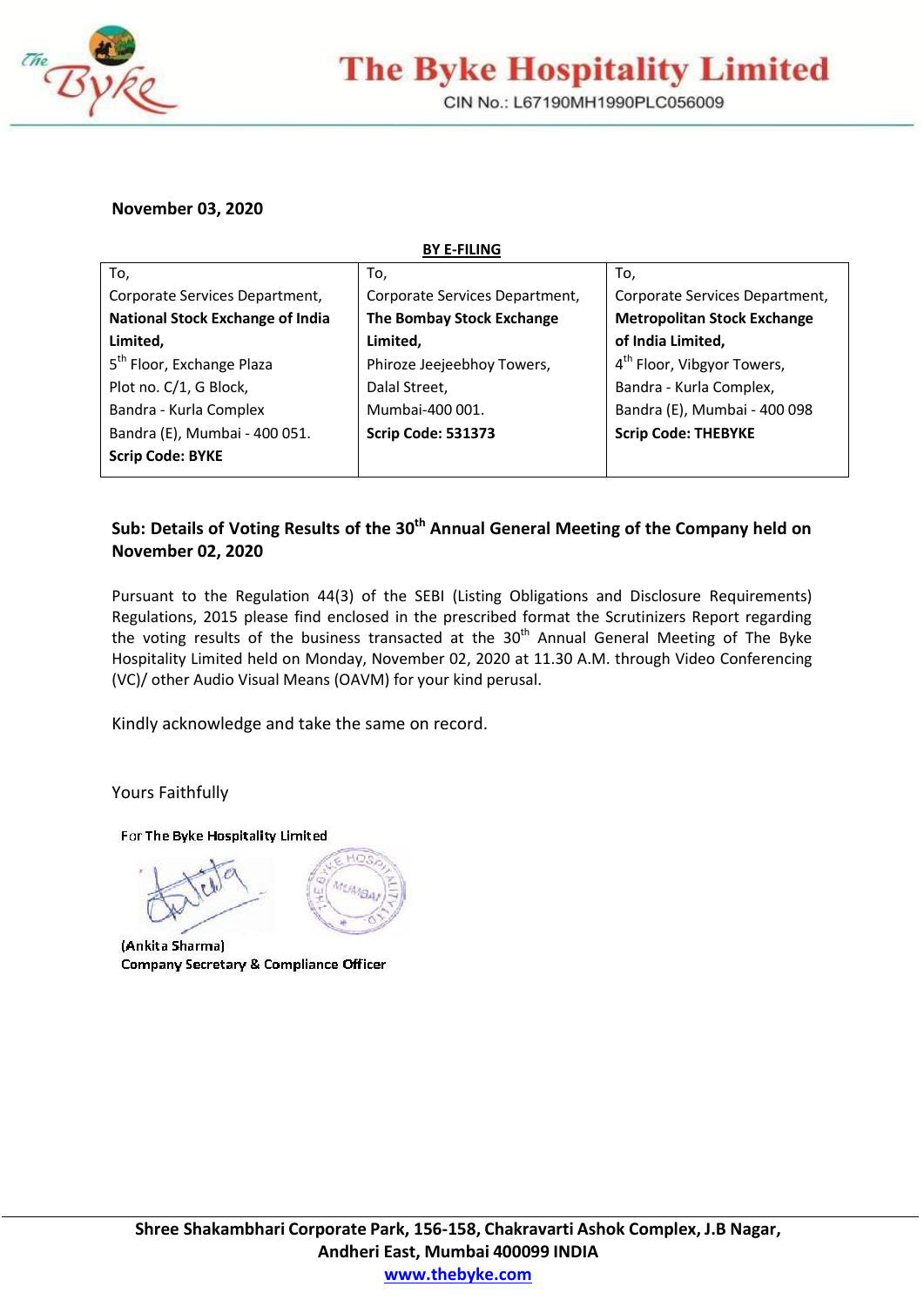

# **The Byke Hospitality Limited**

CIN No.: L67190MH1990PLC056009

#### **Annual General Meeting Voting Result**

#### **Disclosure as per Regulation 44 of SEBI (Listing Obligation & Disclosure Requirements) Regulation, 2015**

| <b>Name of the Company</b>                                                     | The Byke Hospitality Limited |
|--------------------------------------------------------------------------------|------------------------------|
| <b>Date of Annual General Meeting</b>                                          | November 02, 2020            |
| Total Number of Shareholder on record date                                     | 16143                        |
| No.of shareholders present in the meeting either in person<br>or through proxy | Not Applicable               |
| Promoter and Promoter Group                                                    |                              |
| Public                                                                         |                              |
| No. of shareholders attended meeting through Video<br>Conferencing             |                              |
| Promoter and Promoter Group                                                    | 09                           |
| Public                                                                         | 104                          |

## **1. Resolution: To consider and adopt the Audited Financial Statements of the Company for the Financial year ended March 31, 2020 and Report of the Board of Directors and the Auditors thereon.**

| <b>Resolution Required</b>            |                                    |                                     |                                           | <b>Ordinary Resolution</b>                                                     |                                       |                                     |                                                                         |                                                                        |
|---------------------------------------|------------------------------------|-------------------------------------|-------------------------------------------|--------------------------------------------------------------------------------|---------------------------------------|-------------------------------------|-------------------------------------------------------------------------|------------------------------------------------------------------------|
| Whether promoter/ promoter groups are |                                    |                                     |                                           | <b>No</b>                                                                      |                                       |                                     |                                                                         |                                                                        |
| interested in the agenda/ resolution  |                                    |                                     |                                           |                                                                                |                                       |                                     |                                                                         |                                                                        |
| Category                              | <b>Mode</b><br>of<br><b>Voting</b> | No. of<br>shares<br>held<br>(1)     | No. of<br>valid<br>votes<br>polled<br>(2) | % of Votes<br>Polled on<br>outstanding<br>shares<br>$(3) =$<br>$[(2)/(1)*100]$ | No. of<br>Votes - in<br>Favour<br>(4) | No. of<br>Votes -<br>against<br>(5) | % of Votes<br>in favour on<br>votes polled<br>$(6)=$<br>$[(4)/(2)*100]$ | % of Votes<br>against on<br>votes polled<br>$(7)$ =<br>$[(5)/(2)*100]$ |
| Promoter<br>and<br>Promoter           | $F -$<br>Voting                    | 18788282                            | 17841336                                  | 94.96                                                                          | 17841336                              | $\Omega$                            | 100                                                                     | $\Omega$                                                               |
| Group                                 | Poll                               |                                     | $\Omega$                                  | $\Omega$                                                                       | $\Omega$                              | 0                                   | $\Omega$                                                                | $\mathbf 0$                                                            |
|                                       | <b>Total</b>                       | 18788282                            | 17841336                                  | 94.96                                                                          | 17841336                              | $\mathbf 0$                         | 100                                                                     | $\mathbf 0$                                                            |
| <b>Public</b><br><b>Institutions</b>  | $E-$<br>Voting                     | 2618915                             | 2062943                                   | 78.77                                                                          | 2062943                               | $\Omega$                            | 100                                                                     | $\Omega$                                                               |
|                                       | Poll                               |                                     | $\Omega$                                  | $\Omega$                                                                       | $\Omega$                              | 0                                   | $\mathbf 0$                                                             | $\mathbf 0$                                                            |
|                                       | <b>Total</b>                       | 2618915                             | 2062943                                   | 2062943                                                                        | 2062943                               | $\mathbf 0$                         | 100                                                                     | $\mathbf{0}$                                                           |
| <b>Public Non</b><br>Institutions     | $E-$<br>Voting                     | 18690603                            | 17840                                     | 0.10                                                                           | 17829                                 | 11                                  | 99.94                                                                   | 0.06                                                                   |
|                                       | Poll                               |                                     | 1153                                      | 0.01                                                                           | 1153                                  | $\mathbf 0$                         | 100                                                                     | $\Omega$                                                               |
|                                       | Total                              | 18690603                            | 18993                                     | 0.11                                                                           | 18982                                 | 11                                  | 99.94                                                                   | 0.06                                                                   |
| <b>Total</b><br>40097800<br>19923272  |                                    | 49.69                               | 19923261                                  | 11                                                                             | 99.94                                 | 0.06                                |                                                                         |                                                                        |
|                                       |                                    | <b>Whether Resolution is Passed</b> |                                           | <b>YES</b>                                                                     |                                       |                                     |                                                                         |                                                                        |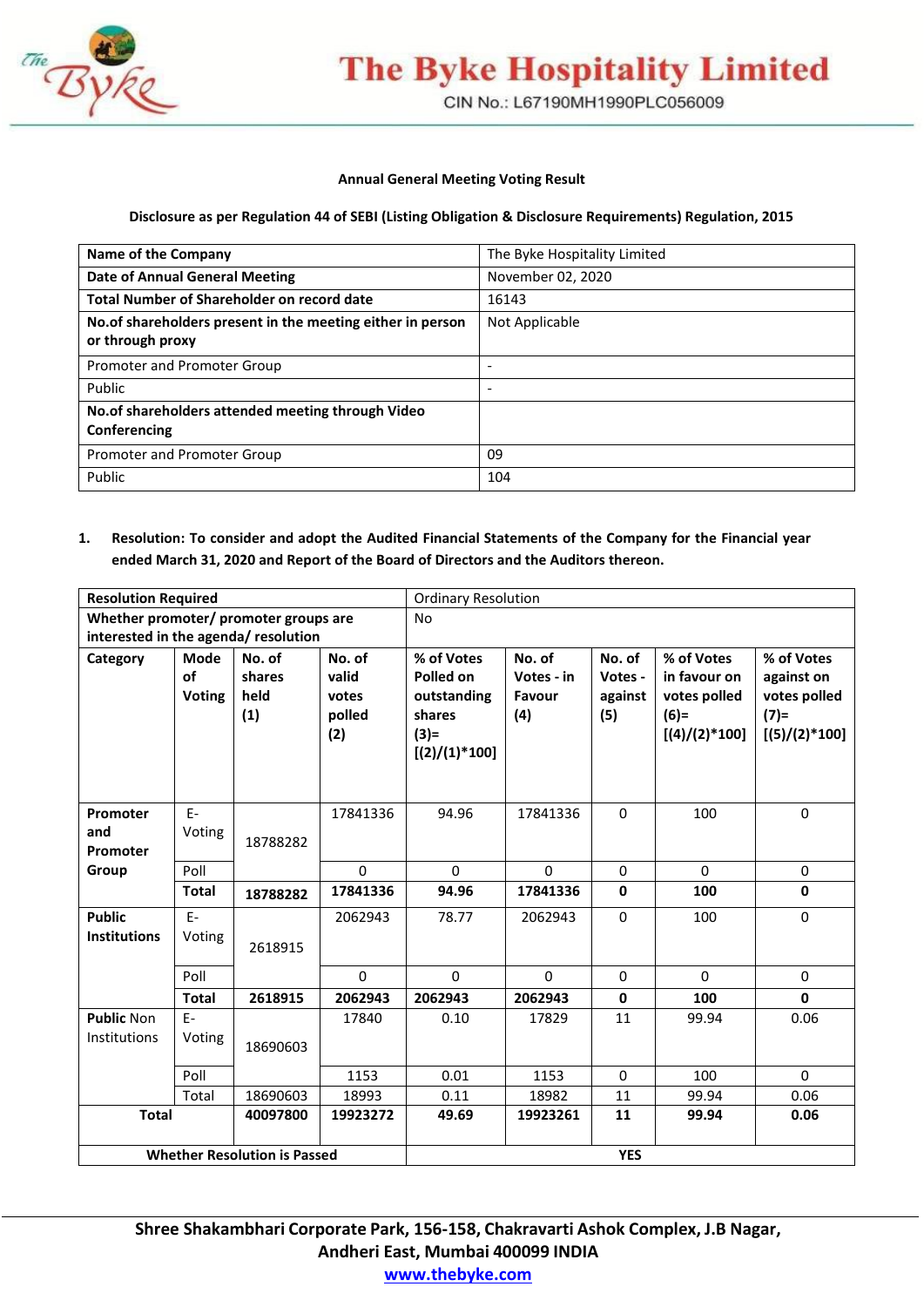

**2. Resolution: To appoint a Director in place of Mr. Satyanarayan Sharma (DIN: 00798388), who retires by rotation and who is not disqualified to become a director under the Companies Act, 2013 and being eligible, offers himself for re-appointment.**

| <b>Resolution Required</b>            |                             |                                     |                                           | <b>Ordinary Resolution</b>                                                     |                                       |                                     |                                                                         |                                                                        |
|---------------------------------------|-----------------------------|-------------------------------------|-------------------------------------------|--------------------------------------------------------------------------------|---------------------------------------|-------------------------------------|-------------------------------------------------------------------------|------------------------------------------------------------------------|
| Whether promoter/ promoter groups are |                             |                                     |                                           | <b>No</b>                                                                      |                                       |                                     |                                                                         |                                                                        |
| interested in the agenda/ resolution  |                             |                                     |                                           |                                                                                |                                       |                                     |                                                                         |                                                                        |
| Category                              | Mode<br>of<br><b>Voting</b> | No. of<br>shares<br>held<br>(1)     | No. of<br>valid<br>votes<br>polled<br>(2) | % of Votes<br>Polled on<br>outstanding<br>shares<br>$(3) =$<br>$[(2)/(1)*100]$ | No. of<br>Votes - in<br>Favour<br>(4) | No. of<br>Votes -<br>against<br>(5) | % of Votes<br>in favour on<br>votes polled<br>$(6)=$<br>$[(4)/(2)*100]$ | % of Votes<br>against on<br>votes polled<br>$(7)$ =<br>$[(5)/(2)*100]$ |
| <b>Promoter and</b>                   | F-                          |                                     | 17841336                                  | 94.96                                                                          | 17841336                              | $\Omega$                            | 100                                                                     | $\mathbf 0$                                                            |
| Promoter                              | Voting                      | 18788282                            |                                           |                                                                                |                                       |                                     |                                                                         |                                                                        |
| Group                                 | Poll                        |                                     | $\mathbf 0$                               | $\mathbf{0}$                                                                   | $\Omega$                              | $\Omega$                            | $\mathbf{0}$                                                            | $\mathbf 0$                                                            |
|                                       | <b>Total</b>                | 18788282                            | 17841336                                  | 94.96                                                                          | 17841336                              | $\mathbf{0}$                        | 100                                                                     | $\mathbf 0$                                                            |
| <b>Public</b><br><b>Institutions</b>  | $F -$<br>Voting             | 2618915                             | 2062943                                   | 78.77                                                                          | 2062943                               | $\Omega$                            | 100                                                                     | $\mathbf 0$                                                            |
|                                       | Poll                        |                                     | $\Omega$                                  | $\Omega$                                                                       | $\Omega$                              | $\Omega$                            | $\Omega$                                                                | $\mathbf 0$                                                            |
|                                       | <b>Total</b>                | 2618915                             | 2062943                                   | 78.77                                                                          | 2062943                               | $\mathbf{0}$                        | 100                                                                     | $\mathbf 0$                                                            |
| <b>Public Others</b>                  | $F -$<br>Voting             | 18690603                            | 17871                                     | 0.10                                                                           | 17860                                 | 11                                  | 99.94                                                                   | 0.06                                                                   |
|                                       | Poll                        |                                     | 1153                                      | 0.01                                                                           | 1153                                  | $\Omega$                            | 100                                                                     | $\Omega$                                                               |
|                                       | <b>Total</b>                | 18690603                            | 19024                                     | 0.11                                                                           | 19013                                 | 11                                  | 99.94                                                                   | 0.06                                                                   |
| <b>Total</b>                          |                             | 40097800                            | 19923303                                  | 49.69                                                                          | 19923292                              | 11                                  | 99.94                                                                   | 0.06                                                                   |
|                                       |                             | <b>Whether Resolution is Passed</b> |                                           | <b>YES</b>                                                                     |                                       |                                     |                                                                         |                                                                        |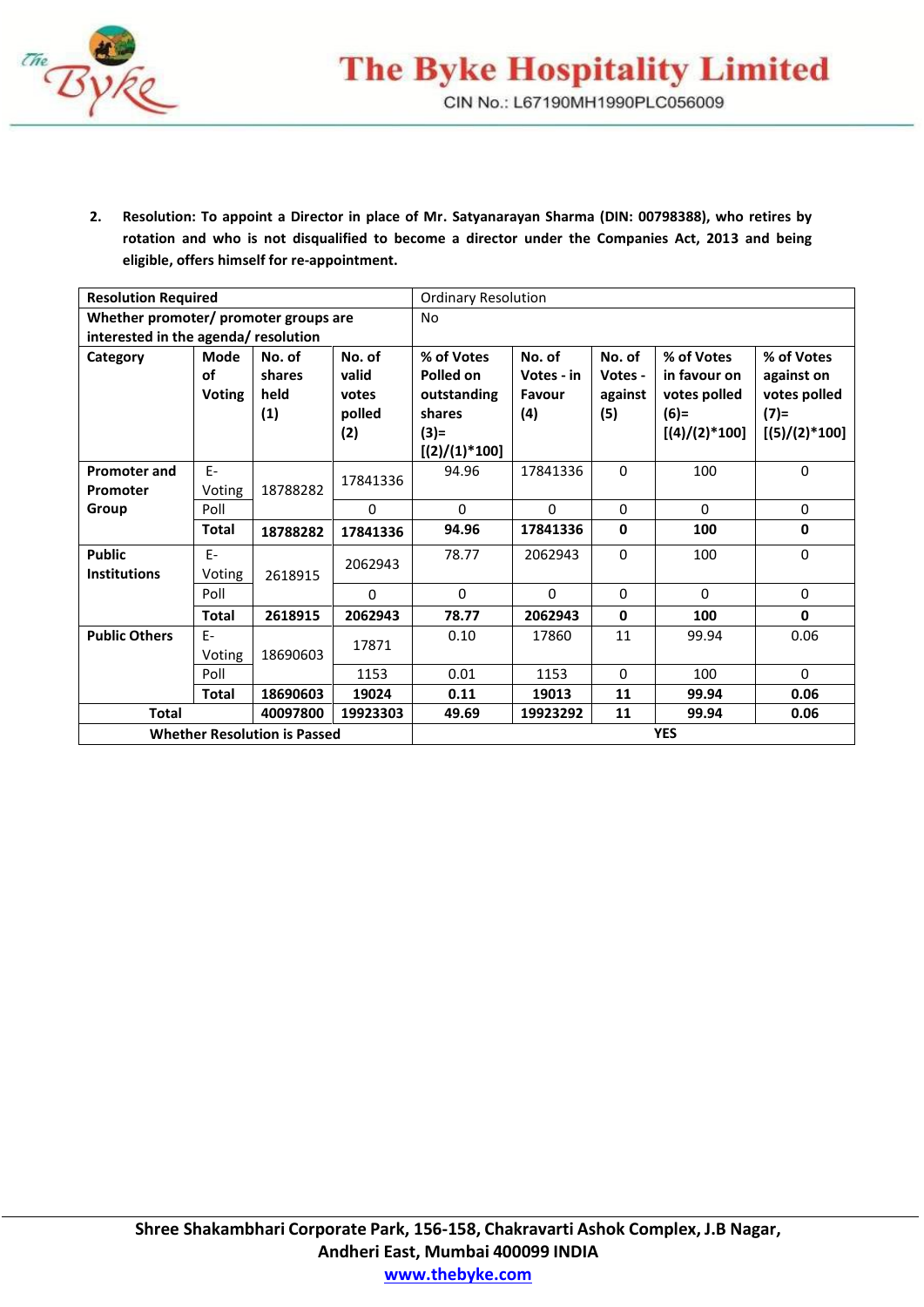#### FORM NO. MGT-13

#### **Report of Scrutinizer**

#### [Pursuant to Section 109 of the Companies Act, 2013 and Rule 21(2) of the

#### Companies (Management and Administration) Rules, 2014]

To,

#### The Chairman of THE BYKE HOSPITALITY LIMITED,

CIN: L67190MH1990PLC056009

Address: Shree Shakambhari Corporate Park, Plot No. 156-158, Chakravarti Ashok Complex, J. B. Nagar, Andheri (East), Mumbai - 400 099.

The 30th Annual General Meeting of the Shareholders of THE BYKE HOSPITALITY LIMITED, held on  $2<sup>nd</sup>$  day, November, 2020 at 11:30 a.m. through Video Conferencing ("VC")/Other Audio Visual Means ("OAVM").

Dear Sir.

I, Suman Sureka of Suman Sureka & Associates, Practicing Company Secretary, appointed as Scrutinizer by the Board of Directors pursuant to Section 108 of the Companies Act, 2013 read with Rule 20 of the Companies (Management and Administration) Rules, 2014 as amended by Companies (Management & Administration) Rules,  $2015$  and pursuant to Regulation 44(3) of the SEBI (Listing Obligations Disclosures Requirements) Regulations, 2015 for the purpose of Scrutinizing the remote-e-voting and e-voting at the AGM taken at the 30th Annual General Meeting of the Equity Shareholders of THE BYKE HOSPITALITY LIMITED held on 2nd day, November, 2020 through Video Conferencing ("VC")/Other Audio Visual Means ("OAVM"), submit my report as under:

In view of the massive outbreak of the COVID-19 pandemic, social distancing is the norm to be followed. The Annual General Meeting ("AGM") of the Company was held on Monday, November 2<sup>nd</sup>, 2020, at 11.30 a.m. through Video Conferencing ("VC")/Other Audio Visual Means ("OAVM") and the voting for items had been transacted as per the Notice to this AGM which was through the remote e-voting and e-voting at the AGM, in compliance with the applicable provisions of the Companies Act, 2013 (the "Act") (including any statutory modification or re-enactment thereof) read with Rule 22 of the Companies (Management & Administration) Rules, 2015 (the "Rules"), as amended from time to time, and General Circular No. 14/2020 dated April 8, 2020, General

. The contract of the contract of the contract of  $\mathbb{R}^2$ 302- A Wing, Mukti Tower, Eastern Express Highway, Mulund East, Mumbai - 400081. Contact No - 989221447/9967494405 E-mail: sumanmsureka@yahoo.com

> ,<br>,  $\hat{f}_i$  , "...'.,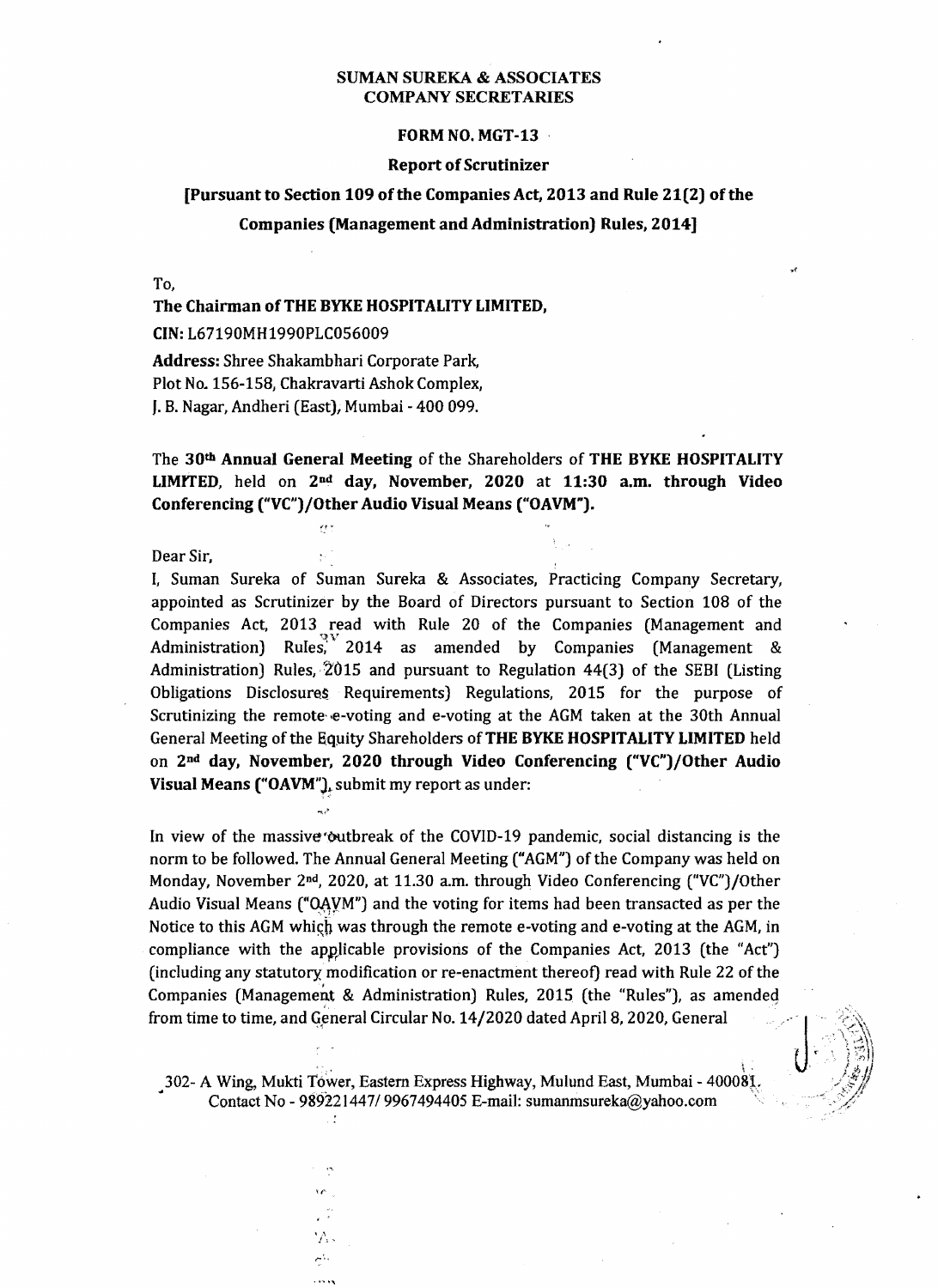Circular No. 17/2020 dated April 13, 2020, in relation to "Clarification on passing of ordinary and special resolutions by companies under the Companies Act, 2013 and the rules made thereunder on account of the threat posed by COVID-19 and General Circular No. 20/2020 dated May 5, 2020 in relation to "Clarification on holding of annual general meeting (AGM) through video conferencing (VC) or other audio visual means (OAVM)" all issued by the Ministry of Corporate Affairs ("MCA"), Government of India (collectively referred to as "MCA Circulars") and Regulation 44 of the SEBI (Listing-Obligations & Disclosures Requirements) Regulations, 2015 read with Circular dated May 12, 2020, in relation to Additional relaxation in relation to compliance with certain provisions of SEBI(Listing Obligations & Disclosure Requirements) Regulations 2015 COVID-19 pandemic". The venue of the AGM was the place from where the Chairman of the Board conducted the meeting.

Further, pursuant to the MCA and SEBI Circulars and as confirmed by Manpgement, the Notice of the AGM along with the Annual Report for FY 2019-20 was sent in electronic fortn only to those Merribers whose email addresses are registered with the Company / Depositories. The Notice 'calling the 30th AGM has been uploaded on the website of the Company at www.thebyke.com. The Notice can also,.be accessed from the websites of the Stock Exchange where the shares of the Company'are listed and Central Depository Services (India) Limited ("CDSL") (agency for providing the Remote e-voting facility and e-voting system during the AGM) i.e. www.evotingindia.com.

Since the AGM was held pursuant to the MCA Circulars through VC or OAVM, physical attendance of Members-has been dispensed with. Accordingly, in terms of the abovementioned MCA and SEBI circulars, the facilities for appointment of proxies by the Members were also dispensed with.

Members attended the meeting through VC or OAVM have been counted for the purpose of reckoning the quorum under Section 103 of the Companies Act, 2013.

The notice dated 14th September, 2020 along with the statement setting out material facts under Section 102 of the Act as confirmed by the Company were sent to the shareholders in respect of the resolutions proposed at the AGM of the Company. Since the AGM was held through VC / OAVM, the Route Map was not annexed in the notice.

The Management of the Company is responsible to ensure compliance with the requirements of the Act'ahd Rules relating to the remote e-voting and the e-voting at the AGM on resolutions contained in the notice of the AGM.

My responsibility as scrutinizer for the remote e-voting and e-voting at the AGM is restricted to making a Scrutinizer's Report of the votes cast in favour or against the resolutions.

302- A Wing, Mukti Tower, Eastern Express Highway, Mulund East, Mumbai - 400081. Contact No - *989221447/9967494405* E-mail: sumanmsureka@yahoo.com

*. t-,* 

وذجر

 $\frac{4}{3}$  s  $\frac{1}{2}$ لمرد

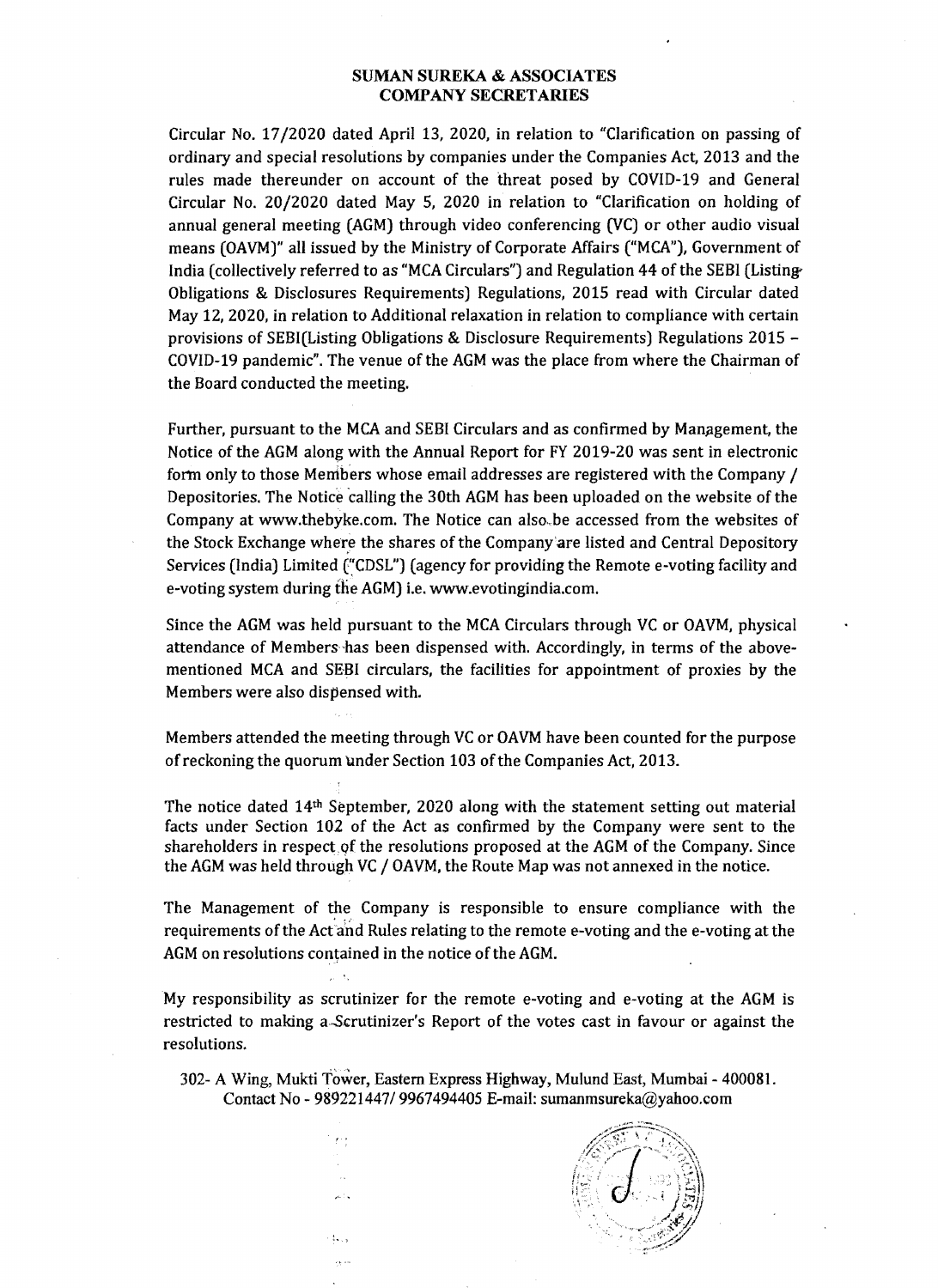#### Cut-off Date:

The shareholders of the Company holding shares as on the cut-off date of Monday,  $26<sup>th</sup>$ October, 2020 were entitled to vote on the resolutions as contained in the Notice of the AGM.

#### Remote E-voting:

The Company has availed e-voting facility offered by Central Depository Services' (India) Limited ("CDSL") for conducting remote e-voting by the Shareholders of the Company.

The voting period for remote e-voting commenced on Friday, 30th October, 2020 at 9.00 A.M. and ended on Sunday, 1st November, 2020 by 5:00 P.M. and the CDSL e-voting platform was blocked in due time.

#### Process of scrutiny and counting of votes:

After the closure of the voting at the AGM, the report on voting done through electronic voting system at the meeting was generated in my presence and the voting was diligently scrutinized. After voting at the AGM concluded, I unblocked the results of the remote e-voting and e-voting by the members at the AGM, on the e-voting platform of by Central Depository Services (India) Limited ("CDSL") {https://www.evotingindia.com) and downloaded the results in the presence of two witnesses.<br>After the closure of the voting at the AGM, the report on voting done through electronic<br>voting system at the meeting was generated in my presence and the voting



 $\frac{1}{2}$ .

15W

'0' .,

Ms. Hinal Shah

#### Voting at the AGM:

Pursuant to Rule 20(4)(xii) of the Companies (Management and Administration) Amendment Rules, 2015, for the purpose of ensuring that Members who have cast their votes through remote e.-voting do not vote again at the AGM, after the closure of the period of remote e-voting, I referred the list providing details relating to Members who have cast their votes through remote e-voting, such as their names, folios, number of shares held by them.

On the day of the  $30<sup>th</sup>$   $\widehat{A}GM$ , Company conducted voting through e-voting for those Members, who could not participate in the remote e-Voting to record their votes.



302- A Wing, Mukti Tower, Eastern Express Highway, Mulund East, Mumbai - 400081. Contact No - 989221447/9967494405 E-mail: sumanmsureka@yahoo.com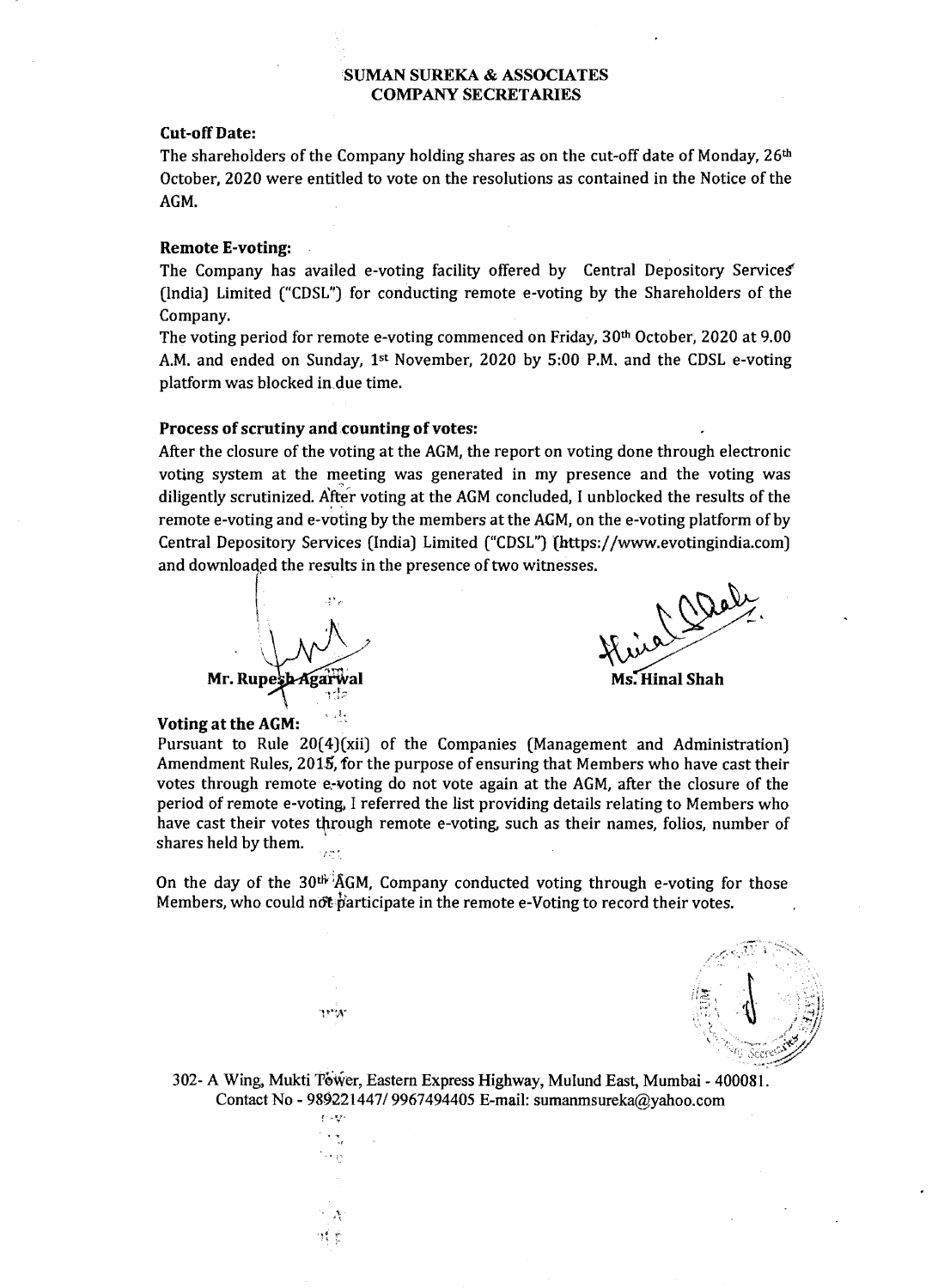#### Consolidated Voting Results:

Consolidated Voting Results with respect to each item on the Agenda as set out in the Notice of the 30<sup>th</sup> AGM dated 14<sup>th</sup> September, 2020, are enclosed.

113 Members attended the AGM. List of Members for both remote e-voting as well as e voting at the AGM, containing details of the Members who voted "FOR", "AGAINST" and those whose votes which were considered as invalid along with all other relevant records, were handed over to the Company Secretary, who is authorized by the Board.

Based on the results made available to me, 117 Members have cast their votes through remote e-voting platform and 22 members have cast their votes by means of e-voting at the AGM. The AGM was closed at 1.15 p.m.

For Suman Sureka & Associates, Company Secretaries

 $\sqrt{2}$ (Suman Sureka) Proprietor C.P. No. 4892

**Place: Mumbai** " " " " " **Date: 03/11/2020** Date: 03/11/2020 UDIN: F006842B001150006

÷,  $\epsilon$  is

i, ees

بالإيروج

 $\mathbb{C} \times \mathbb{Z}$ 

302- A Wing, Mukti Tower, Eastern Express Highway, Mulund East, Mumbai - 400081. Contact No - *989221447/9967494405* E-mail: sumanmsureka@yahoo.com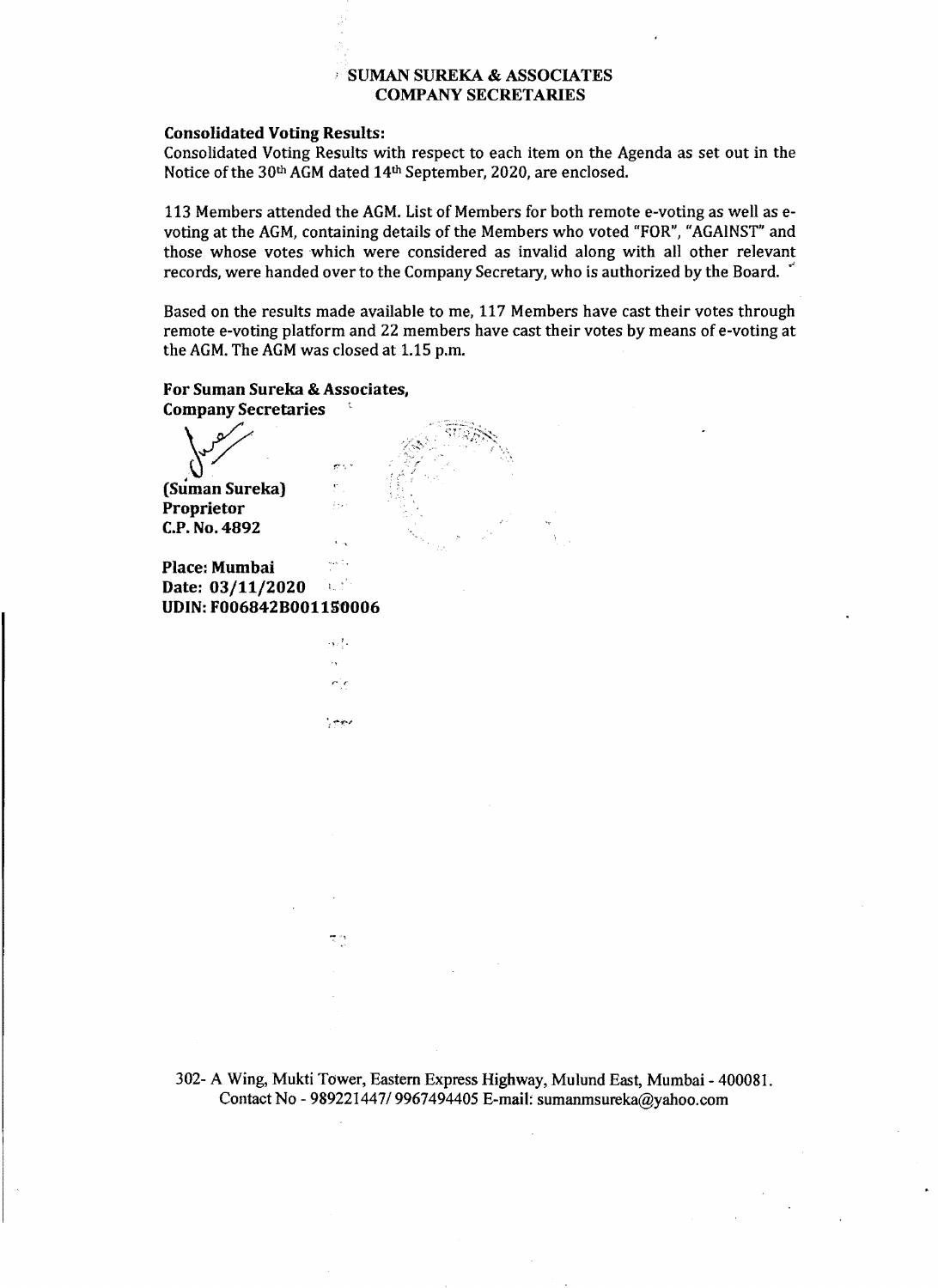The combined result of remote E-voting and poll is as under:

## VOTING RESULTS

| Date of the AGM/EGM                         | 2 <sup>nd</sup> November, 2020          |
|---------------------------------------------|-----------------------------------------|
| Total number of shareholders on record date | 16143                                   |
| No. of Shareholders attended the meeting    | - Promoters and Promoter Group: 9 $\le$ |
| through Video Conferencing                  |                                         |
| Promoters and Promoter Group:<br>Public:    | $-$ Public: $104$                       |

## Agenda-wise disclosure

Item No. 1 - To consider and·adopt the Audited Financial Statements of the Company for the Financial Year ended 31<sup>st</sup> March, 2020 and Report of the Board of Directors and the Auditors thereon: Ž.  $\sqrt{\beta}$ in Li

| <b>Resolution Required:</b> |                                  |                                                                    |                                 |                                                  | Ordinary Resolution         |                              |                                                    |                                                         |  |
|-----------------------------|----------------------------------|--------------------------------------------------------------------|---------------------------------|--------------------------------------------------|-----------------------------|------------------------------|----------------------------------------------------|---------------------------------------------------------|--|
| resolution:                 |                                  | Whether promoter / promoter groups are interested in the agenda /. |                                 |                                                  | No                          |                              |                                                    |                                                         |  |
| Category                    | Mode of<br><b>Voting</b>         | No. of shares<br>held                                              | No. of<br>valid votes<br>polled | % of Votes<br>Polled on<br>outstanding<br>shares | No. of Votes -<br>in favour | No. of<br>Votes -<br>against | $%$ of<br>Votes in<br>favour<br>on votes<br>polled | $%$ of<br><b>Votes</b><br>against<br>on votes<br>polled |  |
|                             |                                  | (1)                                                                | (2)                             | $(3)=$<br>$[(2)/(1)]$ *10<br>n                   | (4)                         | (5)                          | $(6)=[(4)]$<br>$/(2)]^{*}1$<br>00                  | $(7)=[(5)$<br>$/(2)]^{*}1$<br>00                        |  |
| Promoter                    | E-Voting                         |                                                                    | 17841336                        | 94.96                                            | 17841336                    | 0                            | 100                                                | 0                                                       |  |
| and<br>Promoter<br>Group    | E-Voting<br>at the<br><b>AGM</b> | 18788282                                                           | 0                               | 0                                                | $\bf{0}$                    | $\Omega$                     | $\Omega$                                           | 0                                                       |  |
|                             | Total                            | 18788282                                                           | 17841336                        | 94.96                                            | 17841336                    | $\bf{0}$                     | 100                                                | 0                                                       |  |
| Public $-$                  | E-Voting                         |                                                                    | 2062943                         | 78.77                                            | 2062943                     | $\mathbf{0}$                 | 100                                                | 0                                                       |  |
| Institutions                | E-Voting<br>at the<br><b>AGM</b> | 2618915                                                            | 0                               | 0                                                | 0                           | $\Omega$                     | $\Omega$                                           | 0                                                       |  |
|                             | Total                            | 2618915                                                            | 2062943                         | 78.77                                            | 2062943                     | $\bf{0}$                     | 100                                                | $\bf{0}$                                                |  |
| Public-                     | E-Voting                         |                                                                    | 17840                           | 0.10                                             | 17829                       | 11                           | 99.94                                              | 0.06                                                    |  |
| Non<br>Institutions         | E-Voting<br>at the<br>AGM        | 18690603                                                           | 1153                            | 0.01                                             | 1153                        | 0                            | 100                                                | 0                                                       |  |
|                             | Total                            | 18690603                                                           | 18993                           | 0.11                                             | 18982                       | 11                           | 99.94                                              | 0.06                                                    |  |
| <b>Total</b>                |                                  | 40097800                                                           | 19923272                        | 49.69                                            | 19923261                    | 11                           | 99.94                                              | 0.06                                                    |  |

302- A Wing, Mukti Tower, Eastern Express Highway, Mulund East, Mumbai - 400081. Contact No - 989221447/9967494405 E-mail: sumanmsureka@yahoo.com ",

 $\omega \rightarrow \omega$ 

 $\gamma \rightarrow \gamma$ 

 $\epsilon_{\rm B}$ Ļ,

فأورج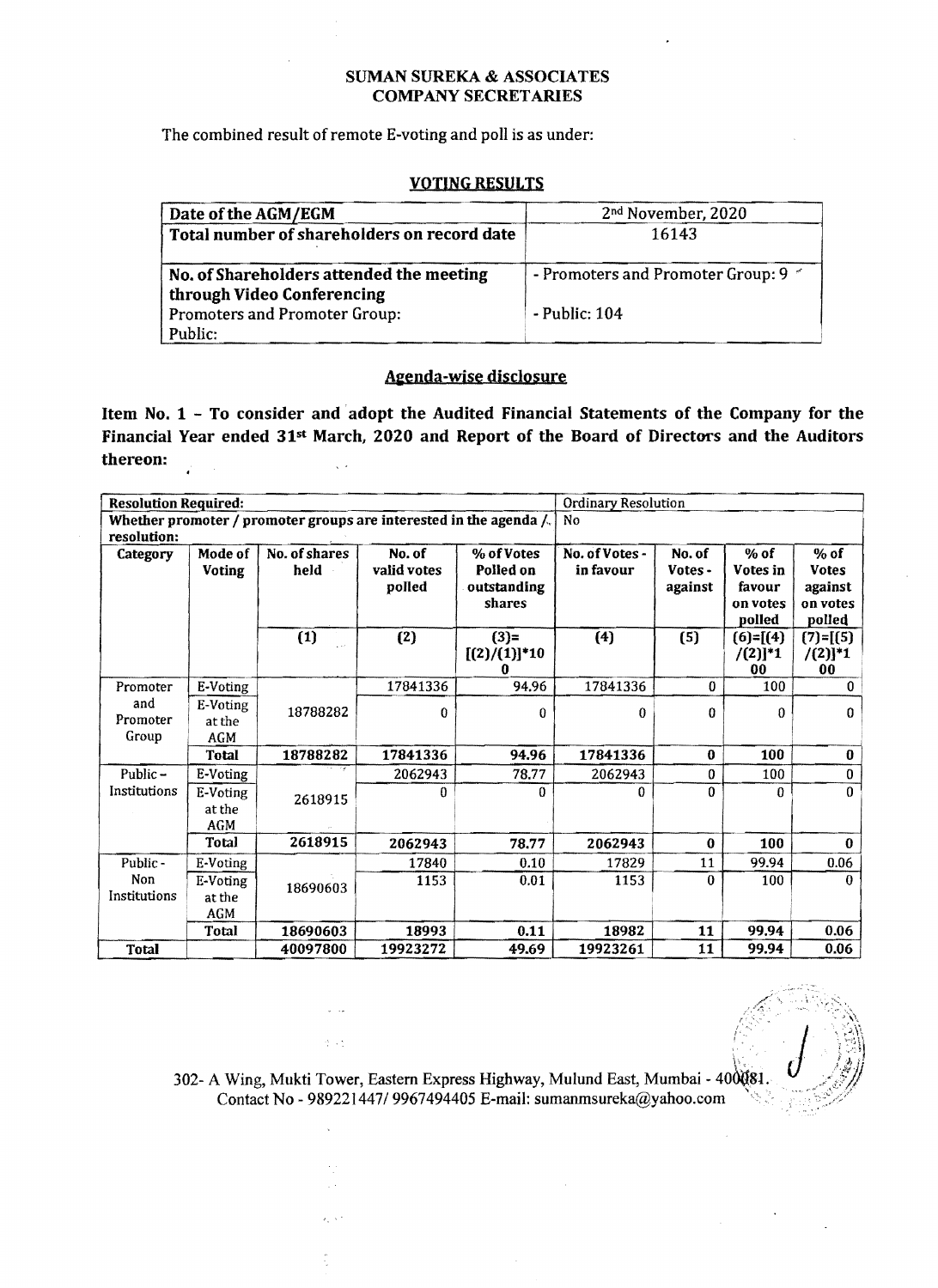Item No.2 - To appoint a Director in place of Mr. Satyanarayan Sharma (DIN: 00798388), who retires by rotation and who is not disqualified to become a Director under the Companies Act, 2013, and being eligible, offers himself for re-appointment.

| <b>Resolution Required:</b> |                                  |                                                                   |                                 | Ordinary Resolution                              |                             |                              |                                                    |                                                         |  |
|-----------------------------|----------------------------------|-------------------------------------------------------------------|---------------------------------|--------------------------------------------------|-----------------------------|------------------------------|----------------------------------------------------|---------------------------------------------------------|--|
| resolution:                 |                                  | Whether promoter / promoter groups are interested in the agenda / |                                 |                                                  | <b>No</b><br>عب             |                              |                                                    |                                                         |  |
| <b>Category</b>             | Mode of<br><b>Voting</b>         | No. of shares<br>held                                             | No. of<br>valid votes<br>polled | % of Votes<br>Polled on<br>outstanding<br>shares | No. of Votes -<br>in favour | No. of<br>Votes -<br>against | $%$ of<br>Votes in<br>favour<br>on votes<br>polled | $%$ of<br><b>Votes</b><br>against<br>on votes<br>polled |  |
|                             |                                  | (1)                                                               | (2)                             | $(3)$ =<br>$[(2)/(1)]$ <sup>*</sup> 10           | (4)                         | (5)                          | $(6)=[(4)]$<br>$/(2)]^{*}1$<br>00                  | $(7) = [(5)]$<br>$/(2)]^{*}1$<br>00                     |  |
| Promoter                    | E-Voting                         |                                                                   | 17841336                        | 94.96                                            | 17841336                    | $\bf{0}$                     | 100                                                | $\bf{0}$                                                |  |
| and<br>Promoter<br>Group    | E-Voting<br>at the<br><b>AGM</b> | 18788282                                                          | $\bf{0}$                        | $\theta$                                         | $\mathbf{0}$                | 0                            | 0                                                  | $\Omega$                                                |  |
| $\bullet$                   | <b>Total</b>                     | 18788282                                                          | 17841336                        | 94.96                                            | 17841336                    | $\bf{0}$                     | 100                                                | $\bf{0}$                                                |  |
| Public-                     | E-Voting                         |                                                                   | 2062943                         | 78.77                                            | 2062943                     | 0                            | 100                                                | $\bf{0}$                                                |  |
| Institutions                | E-Voting<br>at the<br><b>AGM</b> | 2618915                                                           | 0                               | g                                                | 0                           | $\theta$                     | 0                                                  | $\Omega$                                                |  |
|                             | Total                            | 2618915                                                           | 2062943                         | 78.77                                            | 2062943                     | $\mathbf 0$                  | 100                                                | $\mathbf 0$                                             |  |
| Public-                     | E-Voting                         |                                                                   | 17871                           | 0.10                                             | 17860                       | 11                           | 99.94                                              | 0.06                                                    |  |
| Non<br>Institutions         | E-Voting<br>at the<br><b>AGM</b> | 18690603                                                          | 1153                            | 0.01                                             | 1153                        | 0                            | 100                                                | $\ddot{\phantom{0}}$                                    |  |
|                             | Total                            | 18690603                                                          | 19024                           | 0.11                                             | 19013                       | 11                           | 99.94                                              | 0.06                                                    |  |
| <b>Total</b>                |                                  | 40097800                                                          | 19923303                        | 49.69                                            | 19923292                    | 11                           | 99,94                                              | 0.06                                                    |  |

Thanking You. Yours Faithfully,

?t > For Suman Sureka & Associates, Company Secretaries

(Suman Sureka)

Proprietor C.P. No. 4892



**Place: Mumbai** *Final* Date: 03/11/2020 UDIN: F006842B001150006

> 302- A Wing, Mukti Tower, Eastern Express Highway, Mulund East, Mumbai - 400081. Contact No - *989221447/9967494405* E-mail: sumanmsureka@yahoo.com

> > $\hat{\mathbf{C}}^{\text{obs}}$  .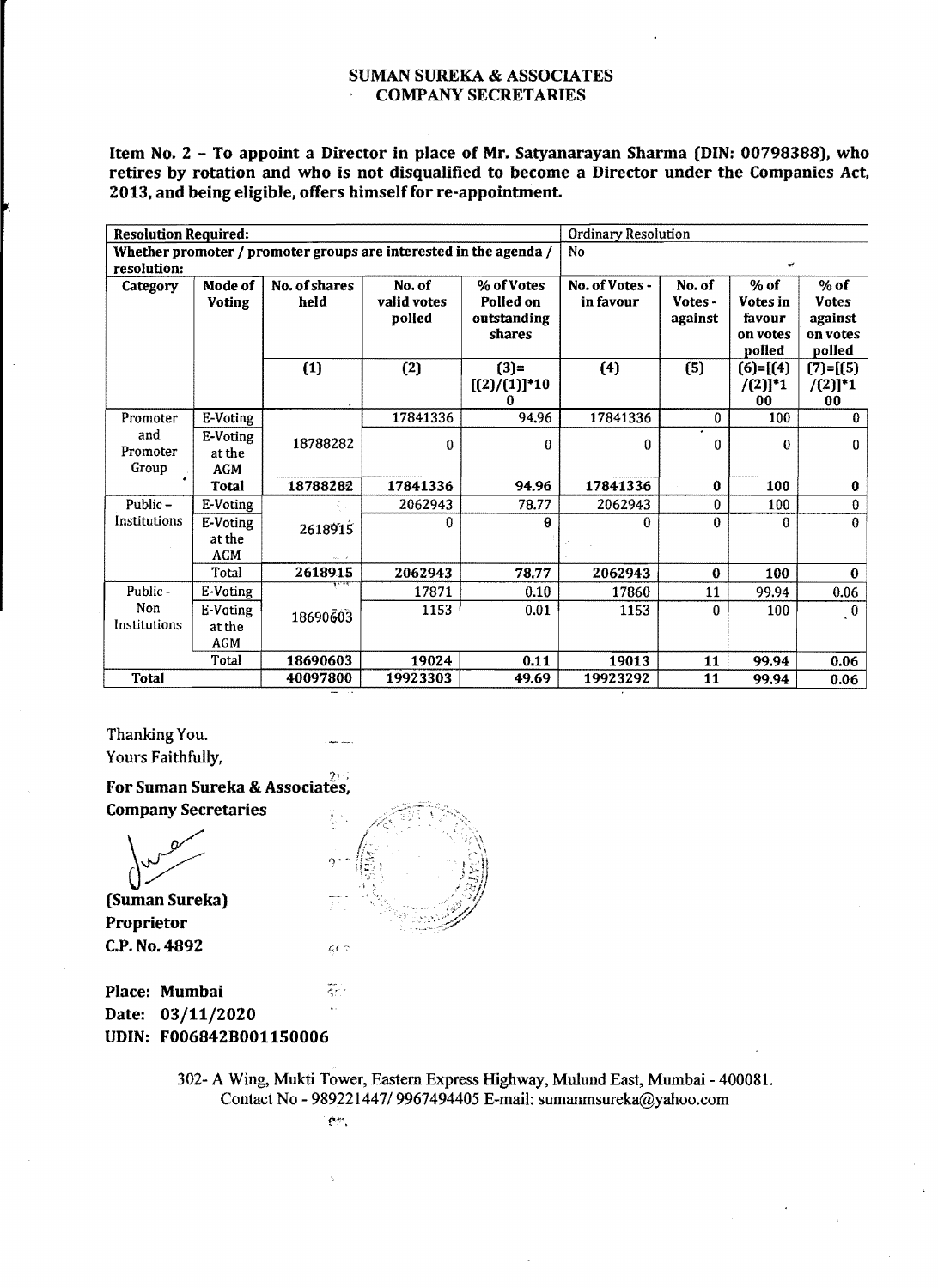## Report on Consolidated Results

Based on result of the remote e-voting and e-voting at the  $30<sup>th</sup>$  Annual General Meeting of the members of the The Byke Hospitality Limited held on Monday,  $2^{nd}$  day, November, 2020 at 11:30 a.m., Consolidated Results of each item of the Agenda as set out in the notice of AGM dated 14<sup>th</sup> September, 2020 is narrated here-in-below:

Item No.1 - To consider and adopt the Audited Financial Statements of the Company for the Financial Year ended 31st March, 2020 and Report of the Board of Directors and the Auditors thereon:

| <b>Particulars</b> | Remote<br>e-voting |          | e-Voting at the<br>$\mathbf{AGM}$ |       | <b>Total</b>  | Percentage<br>$\%$ |     |
|--------------------|--------------------|----------|-----------------------------------|-------|---------------|--------------------|-----|
|                    | <b>Number</b>      | Votes    | <b>Number</b>                     | Votes | <b>Number</b> | <b>Votes</b>       |     |
| Assent             | 14                 | 9922108  | 22                                | 1153  | 136           | 19923261 -         | 100 |
| Dissent            |                    |          |                                   |       |               |                    |     |
| <b>Total</b>       | 115                | 19922119 | 22                                | 1153  | 137           | 19923272           | 100 |

Accordingly, out of the total 19923272 valid votes cast by e-voting and e-voting at the AGM, 19923261 votes were cast assenting to the Ordinary Resolution and 11 votes were cast dissenting to the ordinary resolution.

Thus, the Ordinary Resolution as contained in item no. I of the notice dated September 14, 2020 is passed with requisite majority.

Item No. 2 - To appoint a Director in place of Mr. Satyanarayan Sharma (DIN: 00798388), who retires \_by rotation and who is not disqualified to become a Director under the Companies Act, 2013, and being eligible, offers himself for re-appointment.

| <b>Particulars</b> | Remote<br>e-voting |          | e-Voting at the<br><b>AGM</b> |              | <b>Total</b>  | Percentage<br>$\%$ |      |
|--------------------|--------------------|----------|-------------------------------|--------------|---------------|--------------------|------|
|                    | <b>Number</b>      | Votes    | <b>Number</b>                 | <b>Votes</b> | <b>Number</b> | <b>Votes</b>       |      |
| Assent             | l 16               | 9922139  | 22                            | 1153         | 138           | 19923292           | l 00 |
| <b>Dissent</b>     |                    |          |                               |              |               |                    |      |
| <b>Total</b>       | 117                | 19922150 | 22                            | 1153         | 139           | 19923303           | 100  |

Accordingly, out of the total 19923303 valid votes cast by e-voting and e-voting at the AGM, 19923292 votes were cast assenting to the Ordinary Resolution and 11 votes were cast dissenting to the ordinary resolution.

 $\sigma$  :  $\tau$   $\epsilon$ 

 $\mathcal{F}_{\mathcal{F}}$ 

302- A Wing, Mukti Tower, Eastern Express Highway, Mulund East, Mumbai - 400081. Contact No - *989221447/9967494405* E-mail: sumanmsureka@yahoo.com